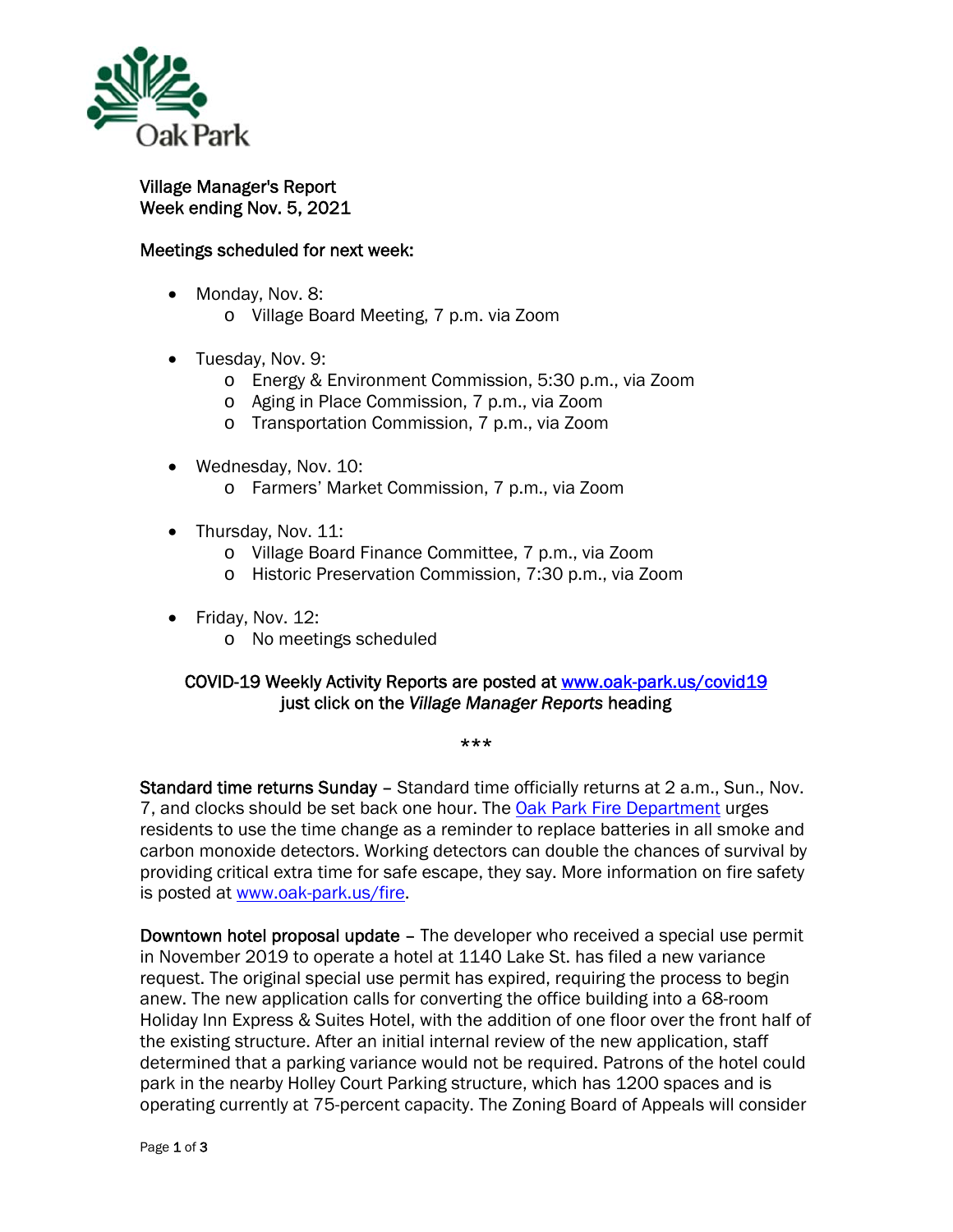the application at an upcoming meeting, then provide a written report to the Village Board for consideration.

New business licenses – The Business Licensing Division of the Development Customer Services Department has licensed 82 new local business through October. For the same time period in 2020 and 2019, licenses had been issued to 45 new and 75 new businesses respectively. The list of new business licenses issued this year is updated each month and posted at www.oak-park.us/businessservices.

**ZBA action update** – The Zoning Board Appeals this week voted six to zero to approve a variance to allow Chicago-based law firm LaRose & Bosco Ltd. to relocate its offices to the ground floor at 1011 Lake St. The variance was related to Section 8.3 (Table 8-1: Use Matrix) of the Oak Park Zoning Ordinance, which prohibits office uses within the first 50 feet of the street lot line on the ground floor of any building within the downtown business district.

Hotel/motel tax update - The 4 percent local hotel/motel tax collected this year continues to track below pre-Covid-19 levels. Through September 2021, the Village had collected about \$130,400 dollars, which is about \$42,000 less than the \$172,500 collected in 2019. However, 2021 collections so far are running well above the \$61,100 collected for the same period in 2020 as the pandemic affected travel. The current trends suggest total collections for 2021 to be between \$150,000 and \$155,000. The Village is committed to providing the regional tourism and convention bureau Visit Oak Park \$155,000 in hotel-motel tax funds this year.

Coronavirus Recovery Grant Program update - The Development Customer Services staff has processed \$134,508.51 in grants to local businesses and non-profit organizations through the Coronavirus Recovery Grant Program funded by federal American Rescue Plan Act funds. Some 27 applications from businesses seeking PPE reimbursement have been approved, with another 12 applications pending. Eighteen grants for \$59,500 have been processed for businesses seeking rent or mortgage assistance, with another 36 applications still being processed. About \$22,800 in grants also have been approved for local non-profits seek reimbursements for PPE.

Pawfficer Howie now on Instagram - Pawfficer Howie, the wellness and community service dog for the Oak Park Police Department, has a new social media presence on Instagram. Residents can follow @pawfficer\_howie to get a behind-the-scenes look at the life of the therapeutic service dog and receive public safety information from the Police Department through the voice of Howie. In addition to Pawfficer Howie's Instagram account, the Police Department also has Facebook and Twitter pages.

Construction update – Lake Street near the Lake Theater will be closed overnight beginning at about 10 p.m., Tues., Nov. 9 to relocate a fire hydrant from the north to the south side of the street. The move will add a parking space along the busy roadway. Activity on the construction site for the new Pete's Fresh Market is expected to begin this month as the site is enclosed with a fence and relocation of underground electrical and communications infrastructure gets underway on Euclid